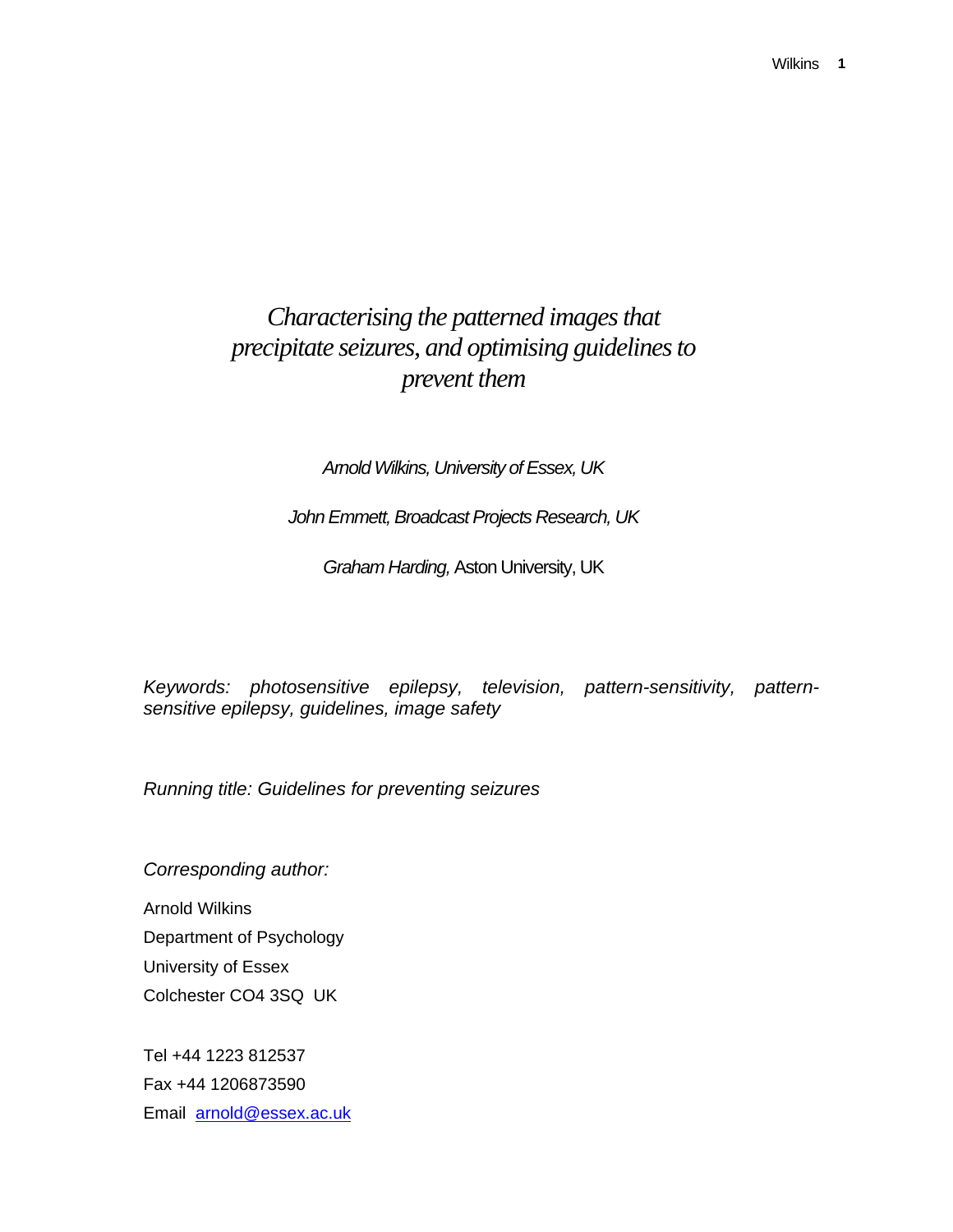#### *Abstract*

The use of guidelines to prevent the broadcast of epileptogenic television programme content has reduced the incidence of seizures in Britain and Japan. Epileptogenic content includes both flicker and patterns. The guidelines for flicker were developed on the basis of a model that related stimulus parameters to the proportion of patients affected. We here extend the model to pattern stimuli. A set of rules is advocated that keeps the level of risk to a consistent minimum and simplifies compliance. We propose that striped patterns that last longer than 0.5s, occupy more than one quarter the area of the screen and have bright stripes more than  $50 \text{cd} \cdot \text{m}^{-2}$  in luminance are restricted as regards the number of cycles admissible. The guidelines are estimated to protect at least two thirds of susceptible patients.

#### *Introduction*

In the general population about 1 in 6,000 is liable to photosensitive epilepsy (PSE). Between 7 and 20 years of age the susceptibility to seizures from visual stimulation is five times greater than in adulthood. Convulsions can be triggered by a variety of visual stimuli, including flashing lights and steadily illuminated patterns (1, 2).

In 1993, a broadcast advertisement (Golden Wonder Pot Noodles) precipitated epileptic seizures in three viewers in the United Kingdom. On 17 December 1997, a broadcast children's programme 'Pokemon' in Japan resulted in 685 admissions to hospital. On later investigation, 560 of these viewers were shown to have suffered epileptic seizures, and 76 per cent of these patients had no previous history of epilepsy (3). The use of alternating red and blue backgrounds on successive frames was implicated in precipitating the seizures (4).

The above incidents have led to national guidelines in the UK and Japan, now extended internationally by the International Telecommunications Union (ITU). The guidelines incorporate the following restrictions:-

- 1. *Frequency*. Flashes with frequency greater than 3Hz are prohibited.
- 2. *Opposing changes in luminance*. Flashes greater than or equal to 20cd.  $m^{-2}$  are prohibited.
- 3. *Area of flashes*. Flashes greater in area than one quarter of the screen are prohibited.
- 4. *Colour*. Flicker from saturated red light is prohibited.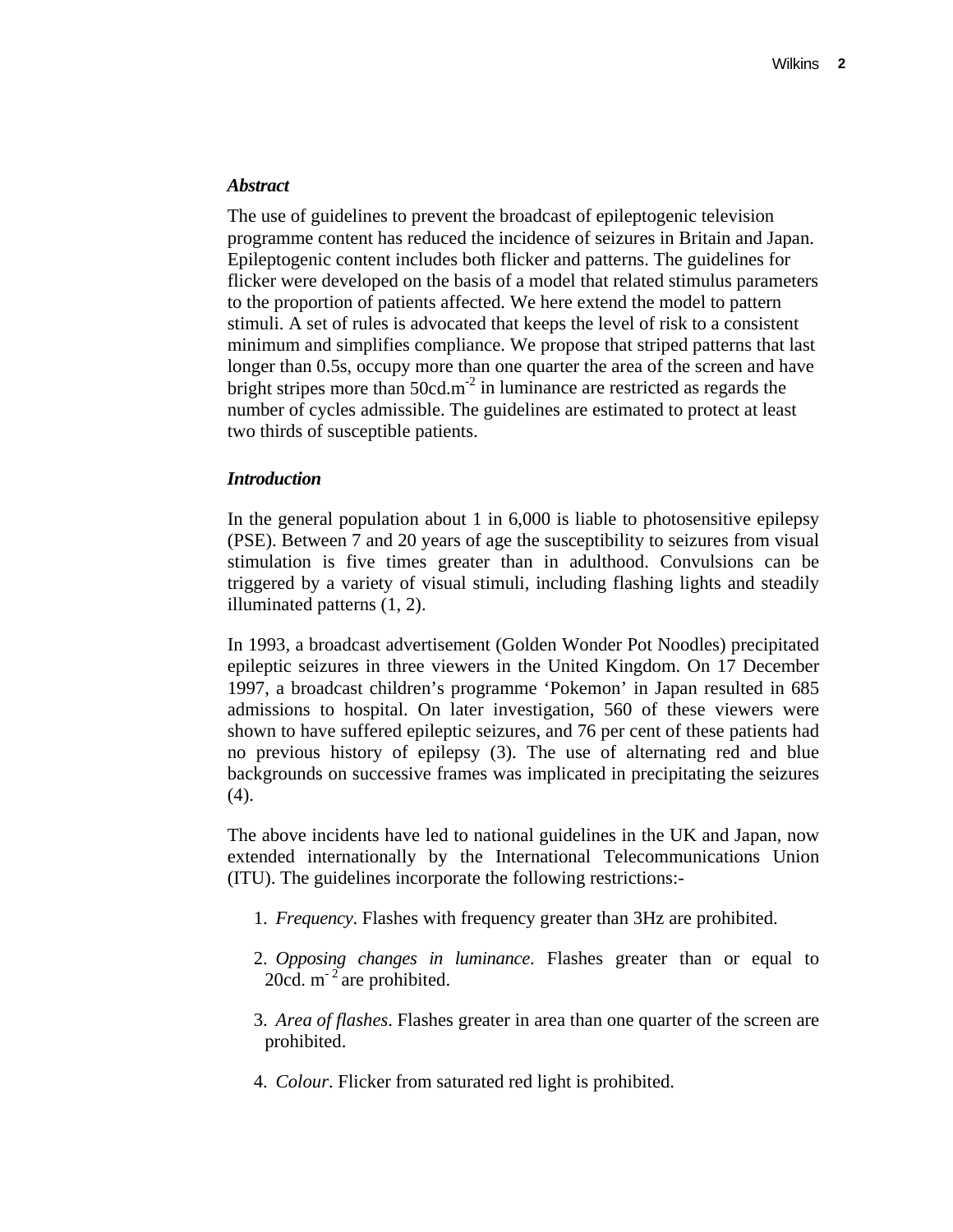Following the Pokemon incident and the introduction of guidelines, a decrease in the number of patients with seizures from television has been noted in Japan. There has been no corresponding change in the number of patients with seizures from video games, suggesting that the broadcast guidelines have been responsible for the decrease in seizures (5).

Over the three years that the revised ITC guidelines have been in place in Britain only one seizure precipitated by broadcast programmes has been reported. This related to flickering patterns. The ITC Guidance Note addresses the risk from patterns as well as flicker and the following is an abstract of the current guidance.

*"5. A potentially harmful regular pattern contains clearly discernible stripes when there are more than five light-dark pairs of stripes in any orientation. The stripes may be parallel or radial, curved or straight, and may be formed by rows of repetitive elements such as polka dots. If the stripes change direction, oscillate, flash or reverse in contrast they are more likely to be harmful than if they are stationary. If the patterns obviously flow smoothly across, into, or out of the screen in one direction they are exempt from restriction.* 

*5.1. Potentially harmful patterns are not permitted when either of the following two conditions apply:* 

*i. the stripes are stationary and the pattern occupies more than 40% of the displayed screen area; or* 

*ii. the stripes change direction, oscillate, flash, or reverse in contrast and the pattern occupies more than twenty five per cent of screen area; and in addition to either of the above two conditions applying, when* 

*iii. the screen luminance of the darker bars in the pattern is below 160 cd.m-2 and differs from the lighter bars by 20 cd.m-2 or more…* 

The above guidelines for patterns differ from those for flicker in that they evolved on an *ad hoc* basis and were not developed from a model, as the guidelines for flicker had been. The model has been described elsewhere (6). The guidelines for patterns are difficult to understand and, it will be shown, unnecessarily restrictive. The remainder of this paper is devoted to a revision of the guidelines for pattern, a revision that extends to patterns the model applied thus far only to flicker (6). We propose guidelines that are likely to be less restrictive but (1) maintain or improve the theoretical level of risk (2) simplify administration and (3) improve comprehensibility.

#### *Starting assumptions*

The probability of epileptic seizures can be estimated, without inducing seizures, from the occurrence of certain *epileptiform* waves in the electroencephalograph (EEG) recorded from scalp electrodes. The probability of epileptiform activity has been studied as a function of a variety of stimulus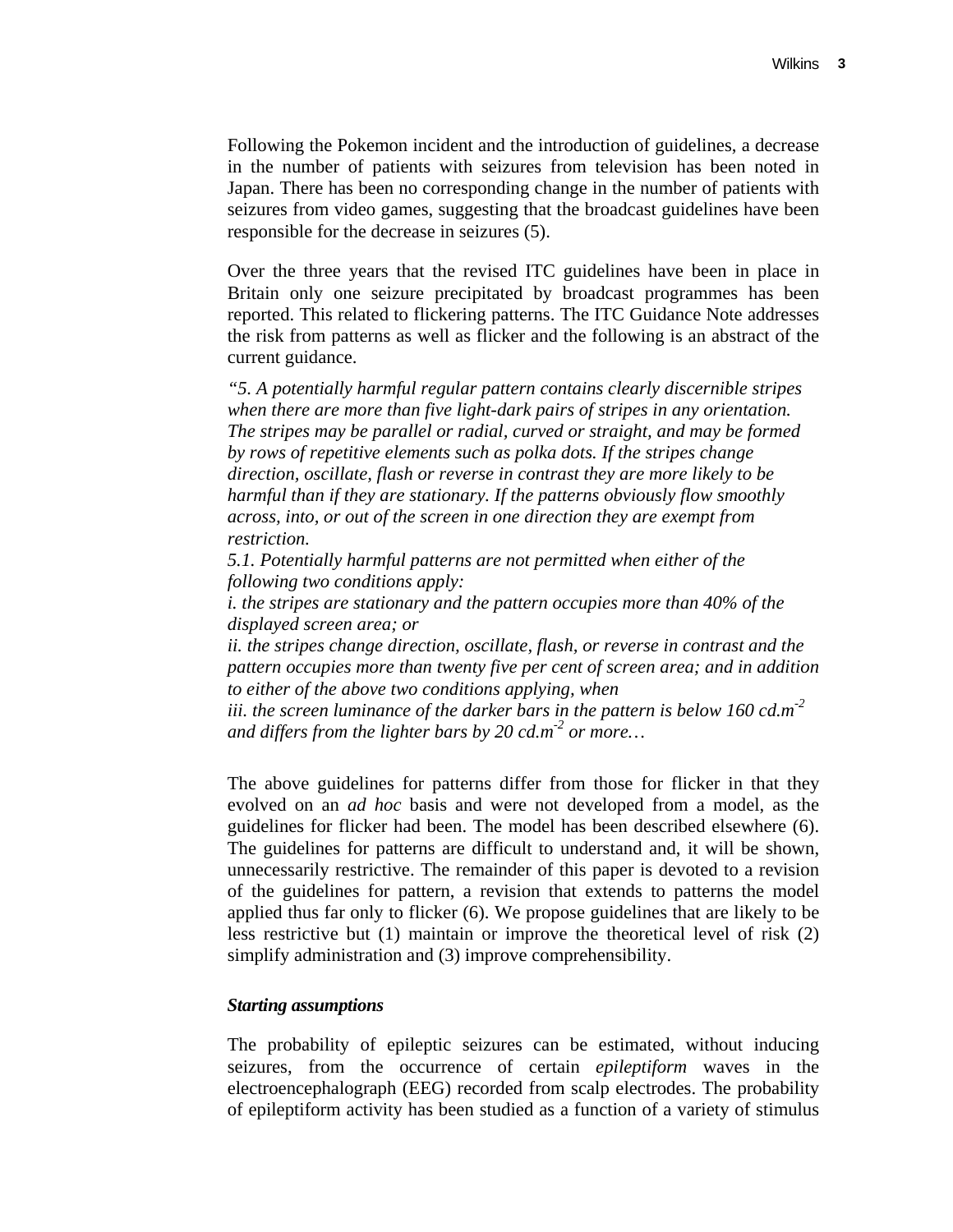parameters under conditions in which one parameter at a time has been varied while other parameters remain constant (2). The current ITC guidelines for flicker and those of the ITU were based on a model that related the probability of seizures to the obvious stimulus parameters (6). For the sake of simplicity it was assumed that the effects of each parameter were independent. The proportion of patients affected by flicker with particular parameter values was estimated from the product of the proportions of patients affected when each parameter took its particular value and the other parameters remained unchanged. The assumption that the various parameters have effects that are independent is almost certainly false. Nevertheless, when one parameter was studied, the values of the other parameters were close to those values that are maximally epileptogenic. The product of proportions is therefore likely to give rise to an estimate of risk that is worst case.

We will now consider in turn each of the spatial parameters of patterns that induce epileptiform EEG activity.

# *Effects of spatial frequency*

We will begin by considering bright high-contrast patterns, i.e. those with luminance and contrast sufficiently high to be a risk to all susceptible patients. The proportion of patients affected by patterns of this kind is known to depend upon the spatial frequency of the pattern as shown in Figure 1: Panel  $1^1$ . Spatial frequency refers to the number of cycles of the pattern (pairs of lightdark stripes) subtending one degree at the eye. The function used to describe the data is shown in the figure legend. Although continuous functions are used for simplicity, here and elsewhere in this paper the predicted proportions are limited to values between 0 and 1.

The shape of the function in Figure 1: Panel 1 has been shown to be similar for stationary and vibrating patterns, and to be broadly independent of the temporal frequency of vibration and its spatial extent (reference (2); p. 23, Figure 2.15). Only the lower frequency limit will be considered. This is because patterns with spatial frequency sufficiently high as to be above the upper limit of sensitivity are likely to interfere with the screen raster, generating low spatial frequency Moiré effects and flicker. In all the emerging display methods, these secondary effects will be suppressed prior to presentation.

## Insert Figure 1 about here

<sup>&</sup>lt;u>1</u>  $<sup>1</sup>$  Note that the function describes patterns that have a square-wave luminance profile (i.e. sharp edges).</sup> Its shape is therefore unlike that of the contrast sensitivity function that describes the ability to detect faint patterns (7).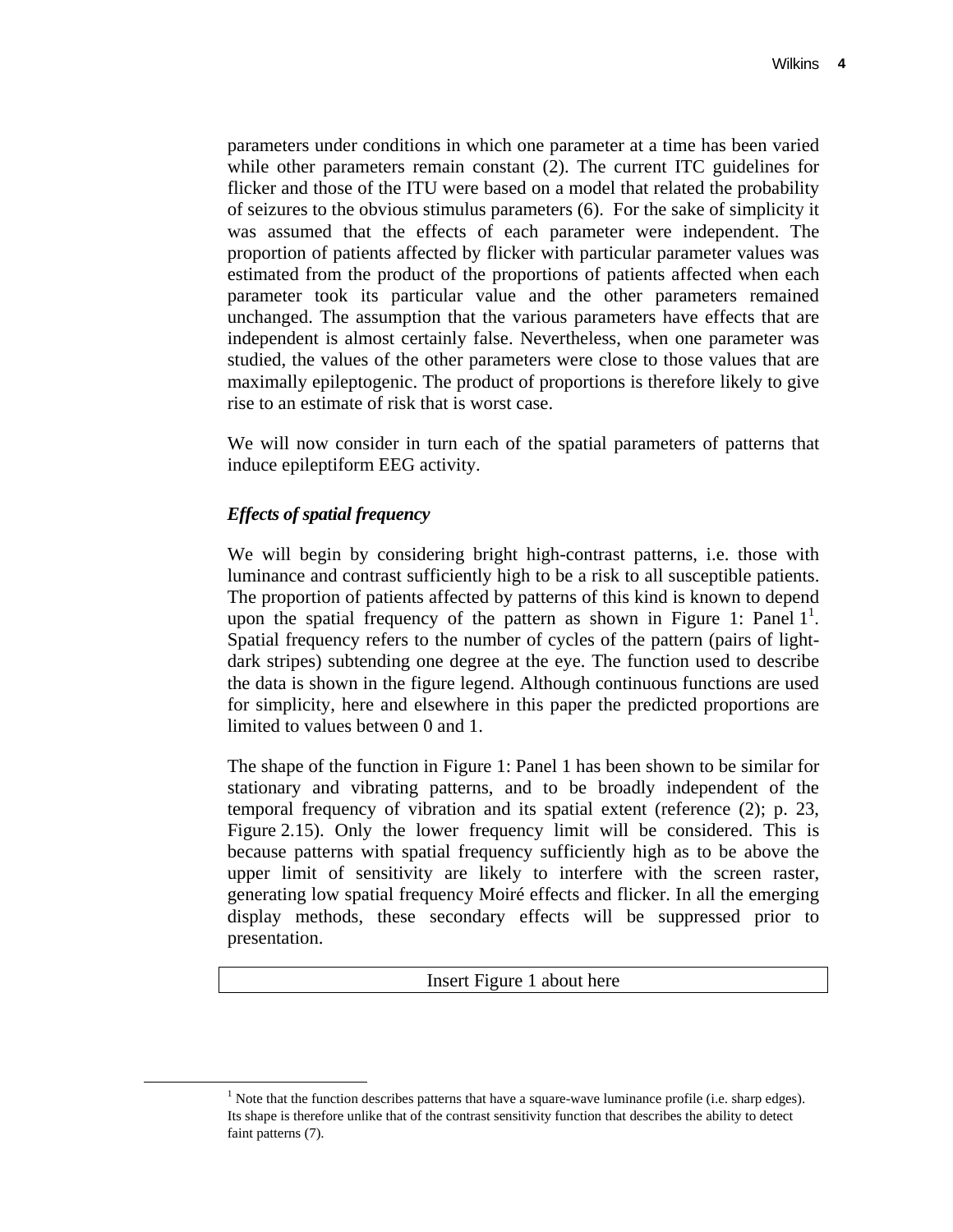# *Effects of area of retina stimulated.*

The probability of epileptiform EEG activity in response to striped patterns of different areas has been investigated in two studies summarised in Reference (2): Figures 2.11 and 2.18, with a total of 19 patients. The data from these studies have been combined in Figure 1: Panel 2. The proportion of patients at risk from patterns increases linearly with the proportion of the visual cortex to which the pattern projects.

# *Effects of pattern size*

The size of a pattern was estimated from the spatial parameters of television displays and the distance from which the displays are customarily viewed (8). For example, a television with a 4/3 aspect ratio and 20-inch screen viewed from a distance of 7 times screen height (2.1m) can be calculated to stimulate an area of the visual field that projects to 25% of the visual cortex.

Assuming the relationship shown in Figure 1: Panel 2, it is possible to estimate the proportion of patients affected by patterns that occupy different areas of the screen, bearing in mind the simplifying assumptions outlined earlier. Following previous work (6), we assume that 100% of patients is affected by patterns that occupy all of the screen of a 20-inch television (diametric measurement). The proportion affected by patterns that occupy one half, one quarter, one eighth and one tenth of the screen area can be calculated on the basis of Figure 1: Panel 2.

|  | Insert Table 1 about here |  |
|--|---------------------------|--|
|--|---------------------------|--|

Table 1 shows the proportion affected for stimuli (flashes or patterns) that are eccentrically fixated as well as those that are centrally fixated. When the stimulus occupies the upper or lower fields symmetrically (third column) the proportion of patients affected is simply related to the area of the pattern. When the stimulation is confined to one lateral visual field (fourth column) only one cerebral hemisphere is stimulated, and it is necessary to allow for the fact that the seizure thresholds in the two hemispheres can be quite different, and that when one hemisphere is responsible for the seizures, only stimulation in the contralateral visual hemifield is a risk. It was assumed that this was the case in one third of patients (Reference (2); p.27). The data in Table 1 demonstrate that gaze position has little effect on the proportion of patients at risk from a stimulus of a given size.

For the sake of simplicity, the effects of gaze position were ignored and central fixation was assumed. The proportion of patients affected was calculated for the case of a 20-inch screen with 4/3 aspect ratio and 24-inch screen with 16/9 aspect ratio, both of which have a screen height of 0.3m and a preferred viewing distance of 7 times this height. It was assumed that 100% of patients was affected by the full screen. Calculations were also undertaken for a 60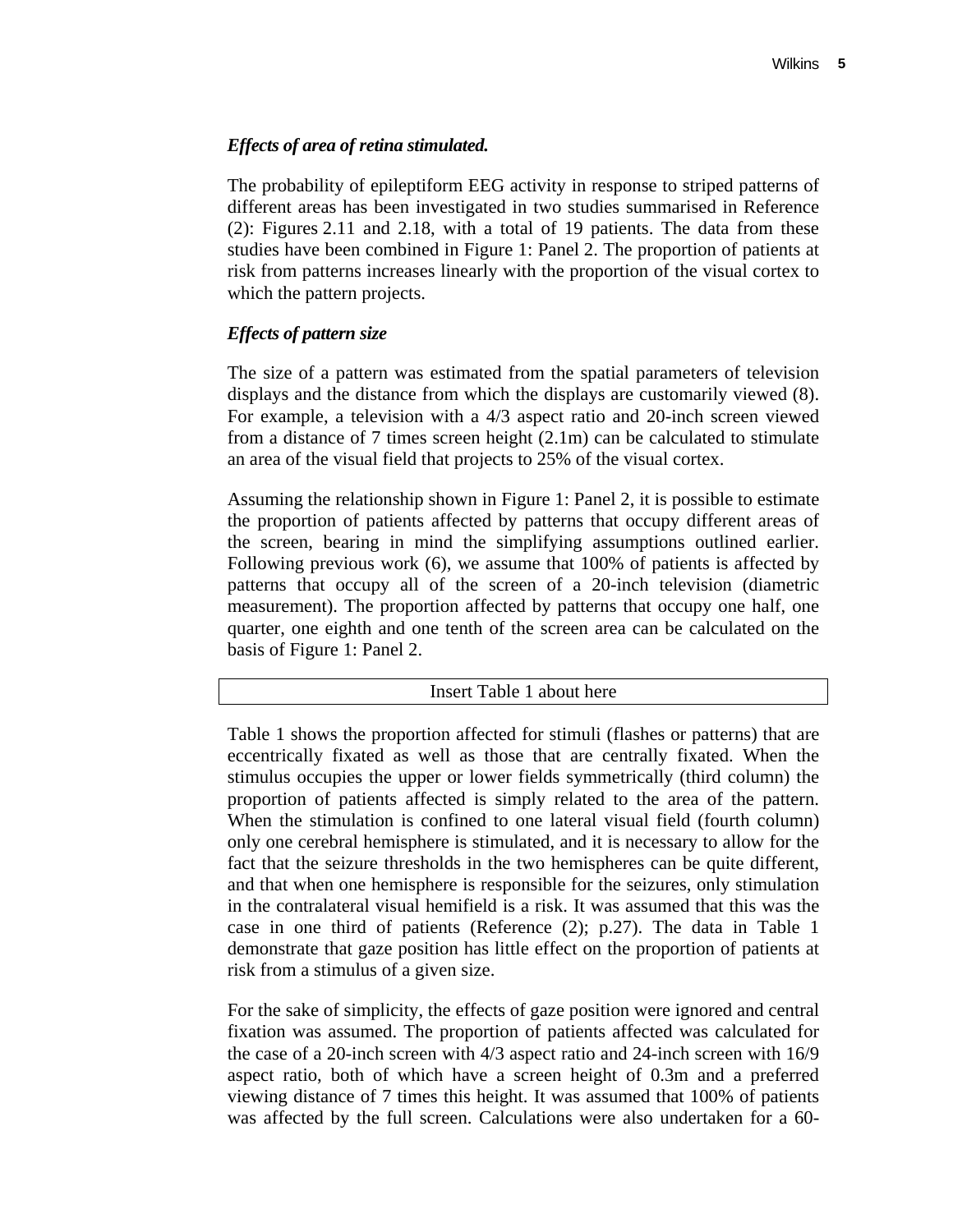inch screen with 4/3 aspect ratio, and a 73-inch screen with 16/9 aspect ratio, at a (preferred) viewing distance of 5 times picture height. Figure 1: Panel 3 shows some of the results. The solid curve is for the 20inch television with a 4/3 aspect ratio at the preferred viewing distance: the broken curve is for a screen with a 16/9 aspect ratio from the unusually close viewing distance of 4 times picture height (children often sit closer to the television than the recommended "preferred" viewing distances). All the remaining functions lie between these two curves. Note that the aspect ratio has little effect. The way in which the proportion of patients affected decreases with the size of the stimulus is similar for all screens and viewing distances.

## *Combining the effects of spatial frequency and pattern size*

If we consider the number of pairs of light and dark stripes on the screen and the percentage of the screen that the stripes occupy, we can calculate the spatial frequency of the pattern and estimate the proportion of patients affected from the product of the proportions shown in Figure 1: Panels 1 and 3. This approach was used in the development of the guidelines for flicker, and, as has been argued above, estimates the worst case risk, given that the stimulus parameters have been investigated individually, maintaining other parameters at or near their most epileptogenic values. The estimate obtained from the product of the proportions is shown in Figure 1: Panel 4 for 4/3 screens with 20-inch diagonal measurement. Three important points emerge<sup>2</sup>.

First, the proportion of patients affected by any pattern that occupies less than 25% of the screen is small regardless of the number of lines it possesses, at least for screens viewed from distances shown in Reference (8). If the screen is viewed from closer, the spatial frequency is reduced but the area of the pattern on the retina is increased. The two effects counteract one another.

Second, the proportion of patients affected by 5 stripe pairs is similar for patterns that occupy the entire screen and those that occupy only a quarter of the screen. The 5 stripe pairs filling the screen have a lower spatial frequency, which compensates for the larger area of pattern. The same conclusions apply when the functions shown in Figure 1: Panel 4 are calculated for 12-inch and 60-inch screens. The present limit of 5 stripe pairs would therefore seem to provide adequate protection without specifying the pattern size, as is currently the case. Note that 25% of the screen area corresponds to a solid angle of approximately 0.006 steradians. This gives rise to the rule proposed at the end of this paper.

 $\overline{\qquad \qquad }$ <sup>2</sup>For those familiar with the area, there is also a fourth, abstruse consideration. In the range 1-5 stripe pairs, an increase in the proportion affected is to be expected simply on the basis of the energy in the pattern. Were this factor to be considered, it would increase the slope of all three functions in Figure 4 equivalently and leave unchanged the conclusions drawn from the figure.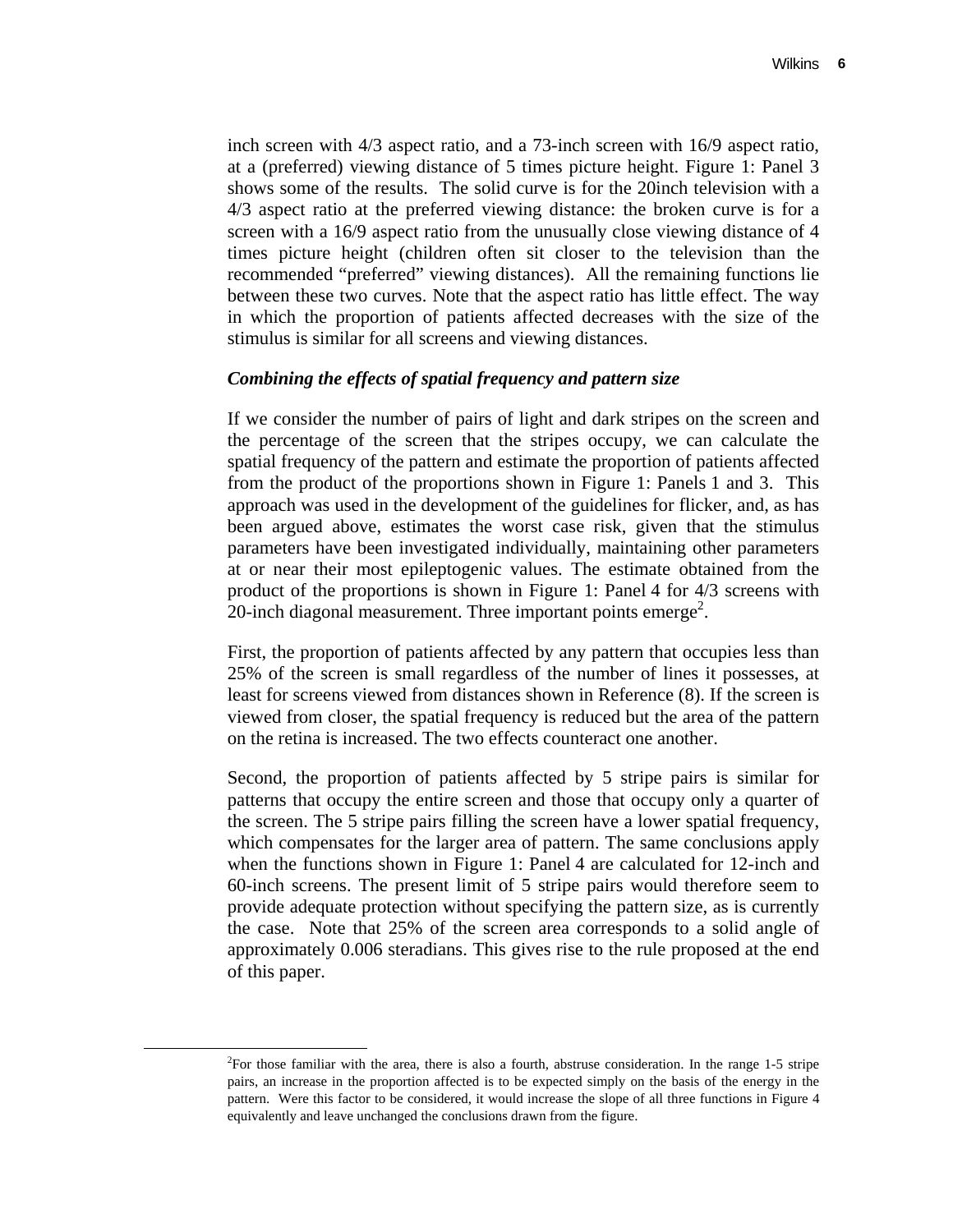The third important point to emerge from Figure 1: Panel 4 is that the proportion of patients affected approximately doubles as the number of stripe pairs increases from 5 to 8, at least as regards patterns of reasonable size. Again similar considerations broadly apply for smaller and larger screens. If it were desired to relax the restrictions of the current guidelines, it is possible to do so by specifying an equivalent risk for patterns that are static and those that reverse in phase, vibrate or flicker. Patterns that change in this way are approximately twice as likely to evoke seizures as stationary patterns. The rule described in the guidelines proposed at the end of this paper therefore restricts the number of light-dark pairs of stripes to 8 in the case of static pattern and 5 in the case of patterns that reverse in phase, vibrate or flicker. This proposal limits the proportion of patients affected to about 0.5 for all pattern types, but is generally less restrictive.

The above considerations apply to patterns that are of high contrast and luminance, and the proportion at risk can be reduced to more acceptable levels by specifying the contrast and luminance admissible, as will now be shown.

## *Effects of luminance and contrast*

*Space-averaged luminance.* The data from Reference (9): Figure 2.12 have been replotted in Figure 1: Panel 5 and show a linear increase in the number of patients affected by a striped pattern with log luminance in the range 10-200  $cd.m^{-2}$ .

The proportion of patients at risk from a large bright pattern with the most epileptogenic spatial frequency is shown as a function of the Michelson contrast of that pattern in Figure 1: Panel 6. These data were obtained using a stationary pattern (Reference (2) p. 20) and differ from those used previously to estimate the effects of flicker (6).

At present, the guidelines limit the difference in luminance between the bright and dark bars (stripes) to  $20cd.m<sup>-2</sup>$  when the luminance of the dark bar is less than  $160 \text{cd.m}^2$ . This does not provide an even restriction on pattern contrast. Patterns in which the luminance of the dark bar is  $161cd.m<sup>-2</sup>$  and the bright bar  $200 \text{cd} \cdot \text{m}^{-2}$  provide a Michelson contrast of 0.108 and a space-averaged luminance of 181 cd.m<sup>-2</sup>. The proportion of patients likely to be affected by a pattern of this contrast and luminance has been estimated from the functions shown in Figure 1: Panels 5 and 6 to be 0.66. If, however, the luminance of the dark bar is less than  $160 \text{cd.m}^2$ , for example,  $159 \text{cd.m}^2$ , then the maximum luminance of the bright bar is restricted by the guidelines to  $179cd.m<sup>-2</sup>$ , the contrast to 0.34, the space averaged luminance to  $169cd.m<sup>-2</sup>$  and the proportion of patients at risk can be estimated to be 0.33. Given the present guidelines, changing the luminance of the darker bar by a negligible amount  $(2cd.m^{-2})$  has changed the proportion of patients at risk by a factor of two. This change is not simply a reflection of the abrupt limit, but is due to an unfortunate choice of threshold luminance for the darker bar.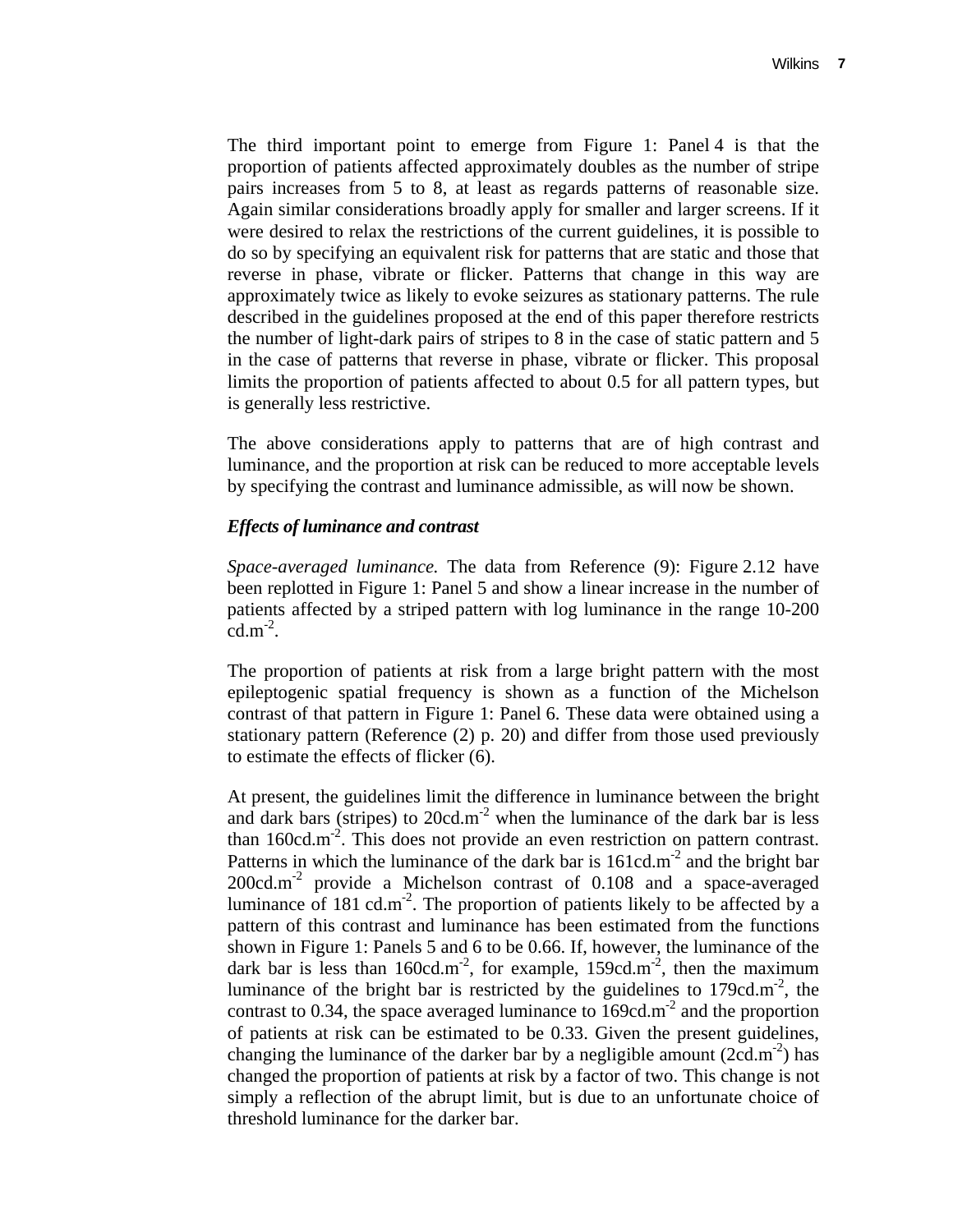The functions shown in Figure 1: Panels 5 and 6 have been used to estimate the proportion of patients at risk from patterns composed of bright and dark stripes of a wide range of possible luminances. The results are shown in Figure 1: Panel 7. In this figure the size of the points is proportional to the proportion of patients affected. The small points adjacent to the diagonal represent patterns associated with a risk that is similar and low. The points are those in which the difference in luminance between the light and dark stripes is constant. By limiting the maximum difference in luminance between bright and dark stripes to  $20cd.m<sup>-2</sup>$  we obtain a risk that varies by a factor of less than two over a wide range of pattern luminances, as shown when the data are replotted as in Figure 1: Panel 8. Note that it is quite unnecessary to specify a threshold luminance level, as at present.

Unfortunately, the limit of  $20cd.m<sup>-2</sup>$ , stringent as it is, reduces the maximum risk only modestly. The worst case risk can be estimated from Figure 1: Panels 8 as 56%. In other words 56% of patients sensitive to vibrating patterns are at risk. Since a substantial proportion of photosensitive patients are sensitive to vibrating patterns, this risk may be considered unacceptably high. A more stringent limit is required, and it is difficult to provide this by limiting still further the difference between the luminances of the bright and dark bars. The variation in the settings of brightness and contrast of domestic receivers is such that it is difficult to maintain a small luminance difference, even if the difference is transmitted appropriately.

The various functions in Figure 1: Panel 8 give similar risk when the luminance of the brighter stripe is  $50 \text{cd.m}^2$ , regardless of the luminance of the darker stripe. This suggests that by restricting the luminance level of the brighter stripe to  $50cd.m^{-2}$  the level of risk is held similar for all luminance differences, and is lower than that when a luminance *difference* of 20cd.m<sup>-2</sup> is specified, as is currently the case. With a limit of  $50cd.m<sup>-2</sup>$  a maximum of  $45\%$ of patients is at risk.

## *Moving patterns*

Patterns that drift continuously in one direction are generally less epileptogenic than those that are stationary (2). For this reason, the current guidelines do not restrict the use of patterns that "flow smoothly across, into, or out of the screen in one direction". The absence of restriction has permitted two instances in which drifting patterns may have provoked seizures. In both cases there is uncertainty as to whether the seizures arose from a brief freeze frame at the end that may or may not have been broadcast, and in one instance there is the possibility that the pattern moved and changed in size in such a way as to provide flicker. Nevertheless in both cases the patterns had a spatial frequency close to that at which seizures are most readily evoked, and the patterns filled the screen. The similarity between the two examples would seem to suggest that, despite the doubt concerning the exact cause of the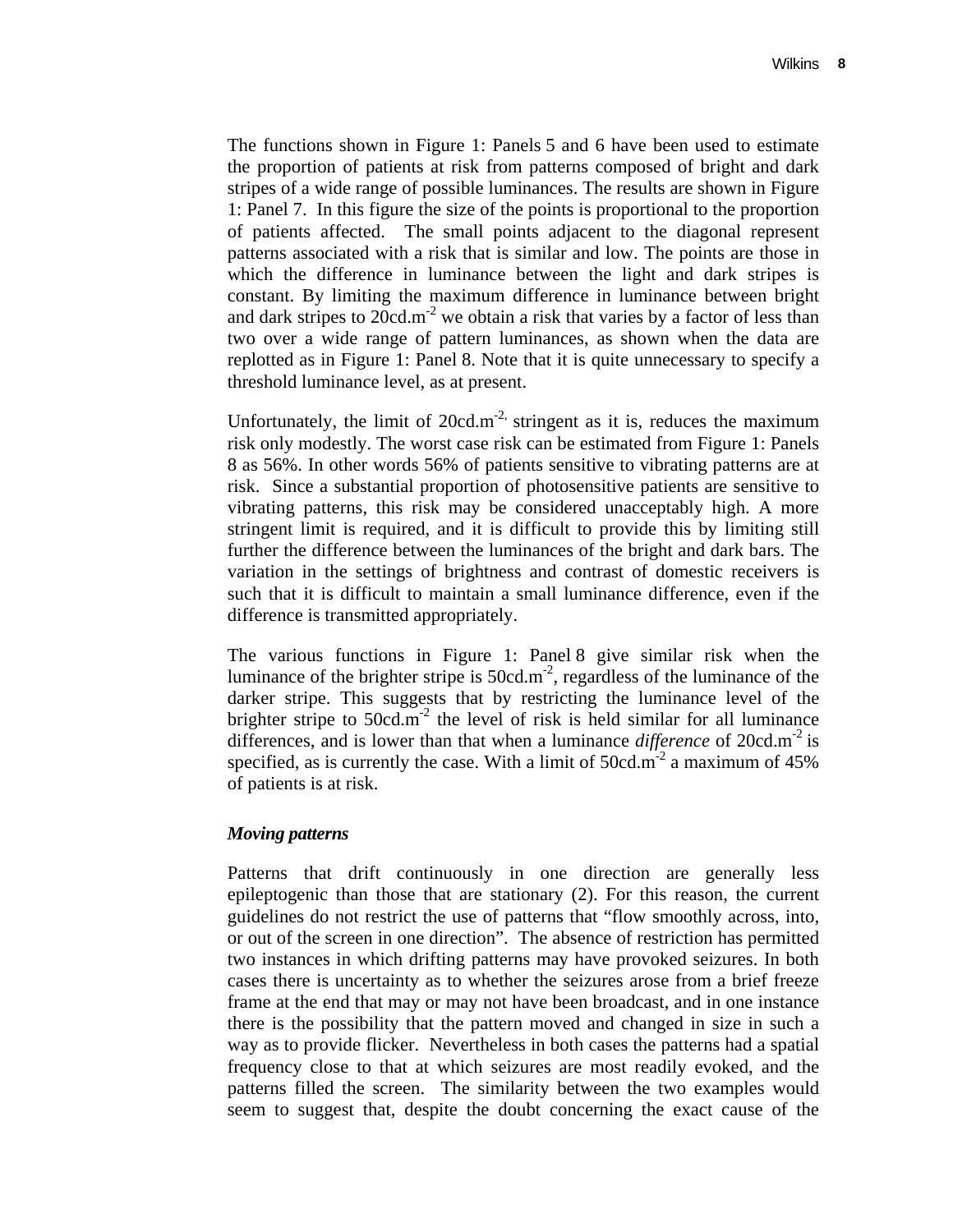seizures, it would be sensible to prohibit large patterns with the worst spatial frequencies, even when they drift. There is difficulty in separating continuous drift from vibratory movement, particularly on refreshed screens, and one option might be to consider moving patterns in the same way as those that are stationary or that move in other ways. If this option is considered to be too restrictive it is possible to maintain a similar level of risk for drifting patterns by restricting those that have more than 12 pairs of stripes of whatever kind. Twelve pairs of stripes rarely occur from natural or everyday scenes, with the exception of the occasional views of railings and Venetian blinds.

#### *Colour and colour contrast*

Patterns that vary in luminance across the boundaries of the stripes can be epileptogenic whatever the chromaticity, although for individual patients, there may be certain chromaticities that are more epileptogenic than others (10). Gratings with red/green stripes that do not differ in luminance are not epileptogenic, at least for patients with normal colour vision (2). It is not known whether isoluminant patterns of red/cyan stripes are epileptogenic, although red/cyan isoluminant flicker is known to be so (4). Given the available evidence, it will be assumed for simplicity that the epileptogenic properties of a pattern depend on the luminance contrast across its stripes without respect to chromaticity.

## *Pattern duration*

The response to patterns is probabilistic, and so the longer a pattern is presented, the greater the risk. There are no studies that have formally investigated the effects of pattern duration, but in those studies that have been undertaken by the authors it has been rare indeed for a paroxysmal response to pattern to have occurred in less than 0.5s. The latency is typically in the order of 1-2s. It is proposed that the guidelines apply to those patterns that last longer than 0.5s. Patterns of shorter duration should not repeatedly be shown because of flicker and the possibility of cumulative risk.

#### *A suggested rewording of the Guidance Note as it concerns patterns*

It is now possible to use the above data to propose a revision to the guidelines for pattern.

*A potentially harmful regular pattern contains clearly discernible stripes when there are more than five light-dark pairs of stripes in any orientation.* 

*The stripes may be parallel or radial, curved or straight, and may be formed by rows of repetitive elements such as polka dots. If the stripes change direction, oscillate flash or reverse in contrast they are more likely to be harmful than if they are stationary. If the patterns obviously*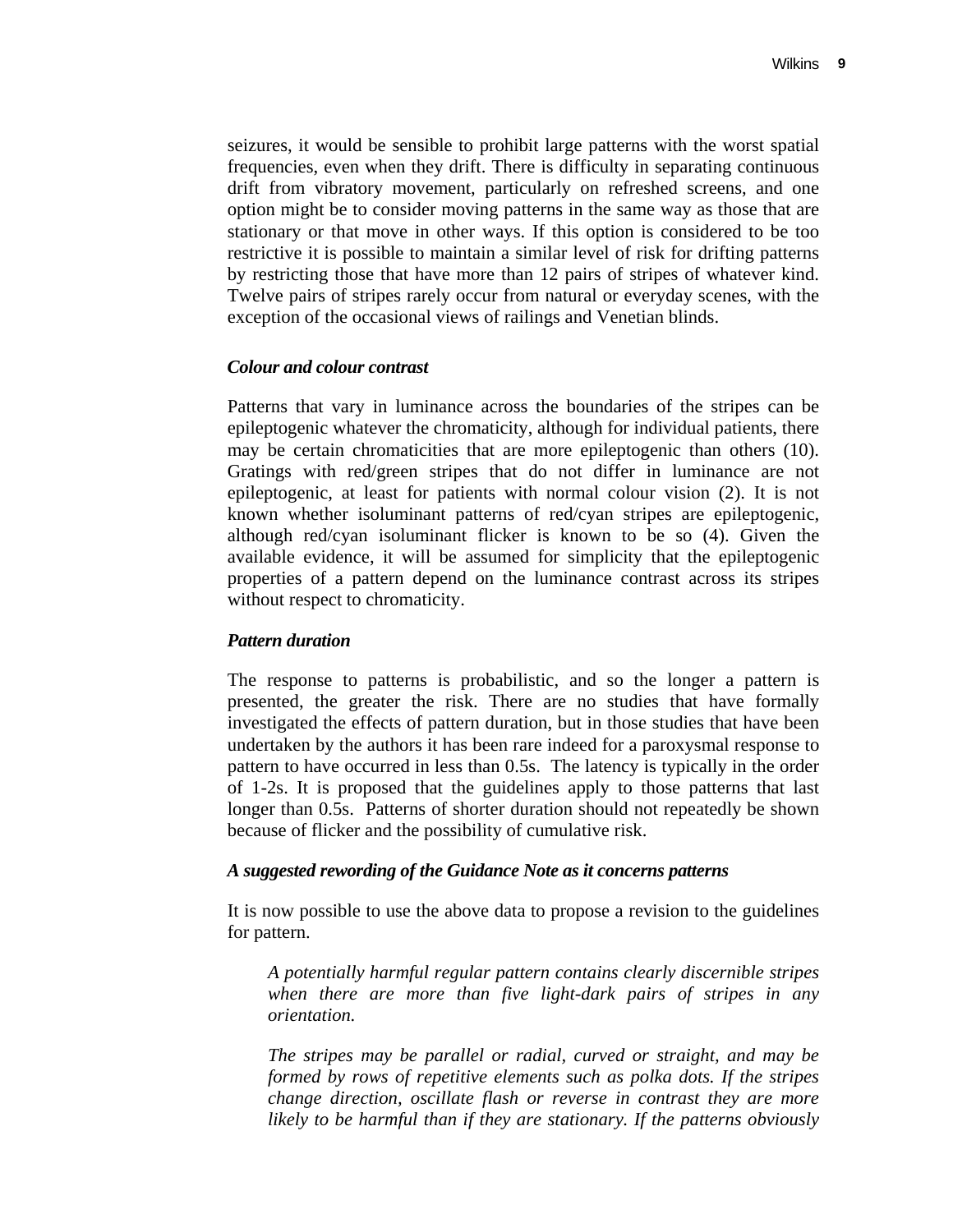*flow smoothly across into or out of the screen they are less likely to be harmful than stationary patterns. The larger the patterned area, the greater the risk.* 

*When the light and dark stripes of any pattern collectively occupy a total area greater than one quarter that of the screen* 

*and* 

 *the luminance of the lightest stripe is greater than 50 cd.m-2*

*and* 

*the patterns are presented repeatedly or for longer than 0.5s* 

*then the following restrictions shall apply:* 

*i. If any of the stripes change direction, oscillate, flash or reverse in contrast, the screen should show no more than five light-dark pairs of stripes;* 

*ii. If all the stripes are stationary the screen should show no more than eight light-dark pairs of stripes;* 

*iii. If all the stripes obviously move smoothly across, into, or out of the screen, the screen should show no more than 12 light-dark pairs of stripes.* 

*If the pattern is such as to produce a 'flash' by virtue of its movement or an interaction with the screen refresh then the restrictions on flashes shall apply.*

#### *Protection afforded by the guidelines*

The guidelines for flicker are simple to administer and appear to be working well. The ITC guidelines for pattern also appear to be effective, although they are less easy to interpret, are more restrictive than they need to be, and provide a variable level of risk. The new proposals provide a risk to patients that is theoretically consistent over a wide range of pattern types, luminances and contrasts. The estimated risk is lower than for the current guidelines, even though the new proposals are likely to be less restrictive. Nevertheless, the protection is poorer than it might otherwise be because of the threshold size and luminance below which the guidelines are not held to apply. If a pattern had maximally epileptogenic characteristics but an area slightly less than one quarter that of the screen then about one third of patients would be at risk, according to Figure 1: Panel 3. If a larger pattern passed the guidelines because its bright bars had a luminance slightly less than the limit of  $50cd.m^{-2}$ , a similar proportion of patients would be at risk, according to Figure 1: Panel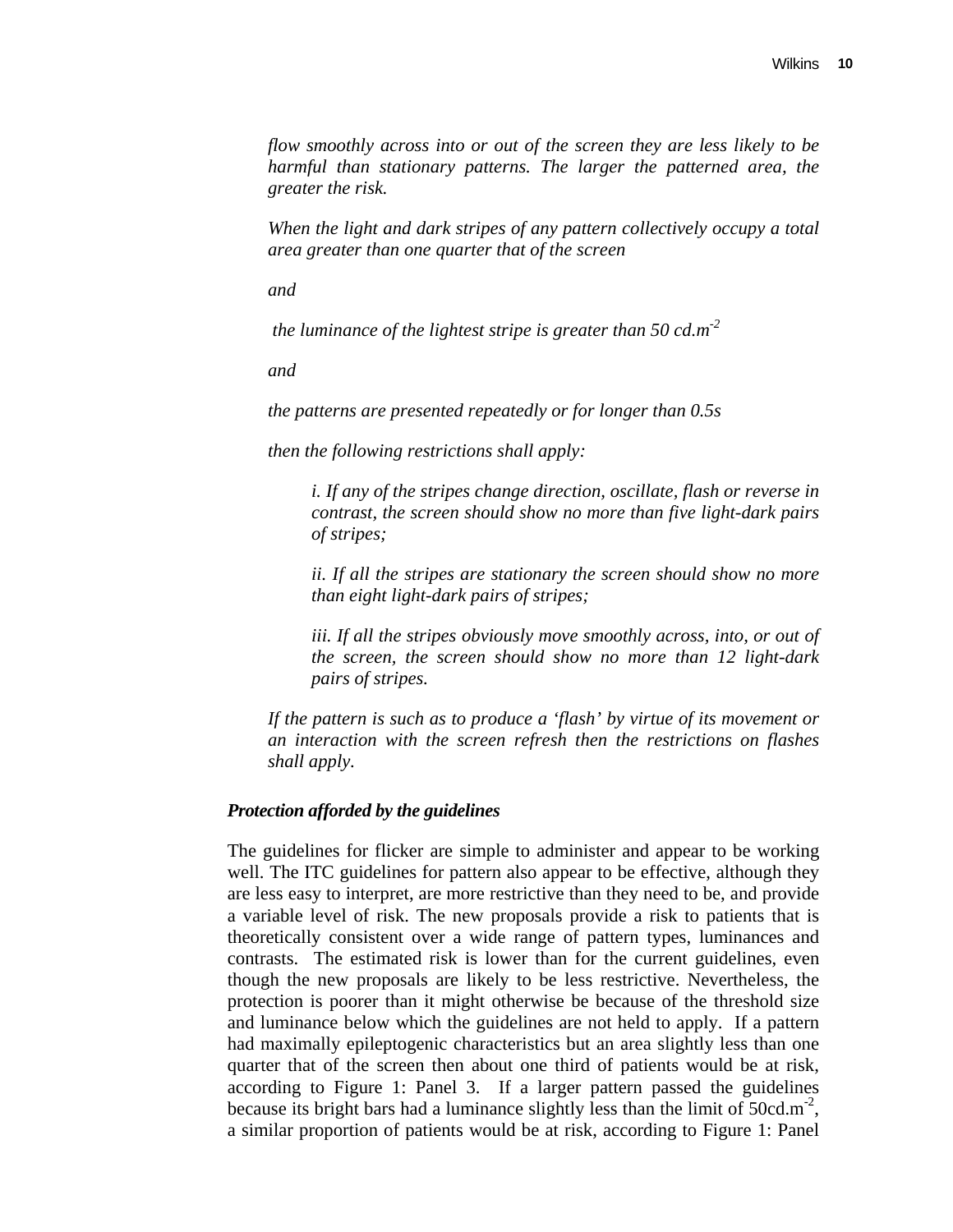8. The protection afforded by the guidelines appears to be limited to about two thirds of patients. It is quite possible to reduce this risk, but only by introducing further restriction on patterns. When the stimuli are such that the guidelines are applied, the protection is better: the risk is estimated to be  $0.3*0.5=0.15$ ; that is, 85% of patients who are sensitive to a pattern with the most epileptogenic spatial properties filling an entire screen would be protected.

The guidelines proposed above have been formulated for conventional video screens viewed from conventional distances. If a more general formulation is required, the specification of 25% of screen area could replaced by stipulating a solid angle of 0.006 steradians at the minimum expected viewing distance.

## *Application of the above guidelines by automata*

Devices have been built that automatically recognise video material likely to cause seizures (5, 11, 12). The revised guidelines are insufficient for such purposes as formulated above because they fail to define a stripe. If stripes are defined in terms of the luminance difference across their boundaries, the question arises as to the threshold luminance difference sufficient to characterise a stripe. From the class of functions shown in Figure 1: Panel 8, it can be shown that a luminance difference of less than  $3cd.m<sup>-2</sup>$  is likely to affect fewer than 15% of patients. The small difference in luminance is attributable to the low contrast at which patterns can provoke seizures: stripes that differ by more than  $3cd.m^{-2}$  are potentially a problem.

The automatic recognition of epileptogenic material is not a straightforward matter and is beyond the scope of this paper. If Fourier analysis of the image is used to recognise a striped pattern, it is worth bearing in mind that the addition of energy in orthogonal orientations acts to decrease rather than increase the epileptogenic potential of a pattern, (see ref (2), p. 14).

## *Correction of images that fail the above guidelines*

The above guidelines are simple to understand. They also provide for a simple remedy in the case of video material that fails the guidelines. It is necessary only to reduce the luminance of patterns so that the luminance of the brightest stripe is less than  $50 \text{cd.m}^2$ . Note that this is far simpler than reducing the contrast of a pattern, as the present ITC guidelines might require. There are various ways in which the luminance or its equivalence in voltage or pixel values can be measured.

The steps necessary to evaluate material reduce to the following:-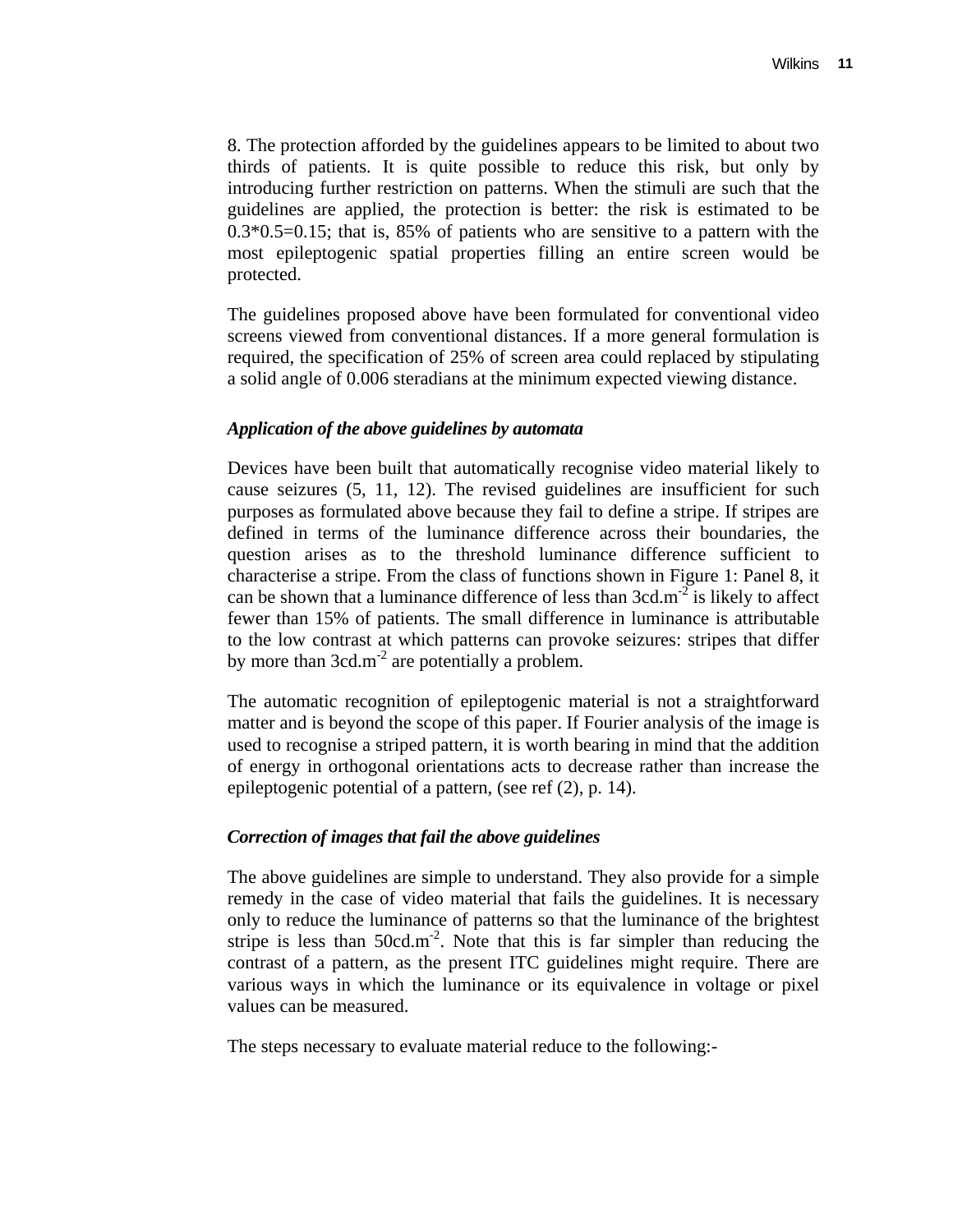Look at the screen

 Are there more than five stripes? If so, do they last longer than 0.5s? If so, does the brightness exceed the stated limit? If so, categorise the motion of the pattern Are the guidelines contravened? If so, reduce brightness.

#### *Emerging display technologies*

In the home, flat-panel displays using either plasma or liquid crystal thin film transistor (TFT) technologies are likely to become dominant over the conventional cathode ray tube (CRT) displays within a decade, whilst in public installations, the large light emitting diode (LED) matrix displays are gaining a presence more rapidly still, both indoors and outdoors.

The growing "home cinema" market employing pre-recorded media exemplified by the DVD family is likely to provide the first mass high definition (HD) sources, although digital television transmission standards also enable higher definition services to be offered to the public. All these services will be viewed on displays that are intended to subtend roughly twice the retinal area of standard definition displays. Although the plasma and TFT displays are unlikely to exceed the CRT in terms of brightness, LED based "digital billboards" normally have a surface luminance of  $1200 \text{ cdm}^2$ , and with diligent cooling they can reach  $3000 \text{ cd.m}^2$  quite easily. These luminosity levels are designed to enable daylight readability, although such levels are often employed in dim indoor situations for added (advertising) impact. Display resolution, is normally lower than that of broadcast television, often by a factor of two, increasing the potential for harmful patterns.

None of the changes in display in technology reduce the need for broadcast guidelines; rather the increases in screen subtense and brightness make guidelines more necessary. If the current recommendations are to apply not only to the current generation of display screens but also to future generations it may be necessary to be more restrictive as screen size and brightness increase. For now, the recommendations can be taken to apply to screens that subtend about 10 degrees at the eye.

#### *Acknowledgements.*

The authors thank Paul Gardiner and the Independent Television Commission for financial support and the American Epilepsy Association for prompting this submission.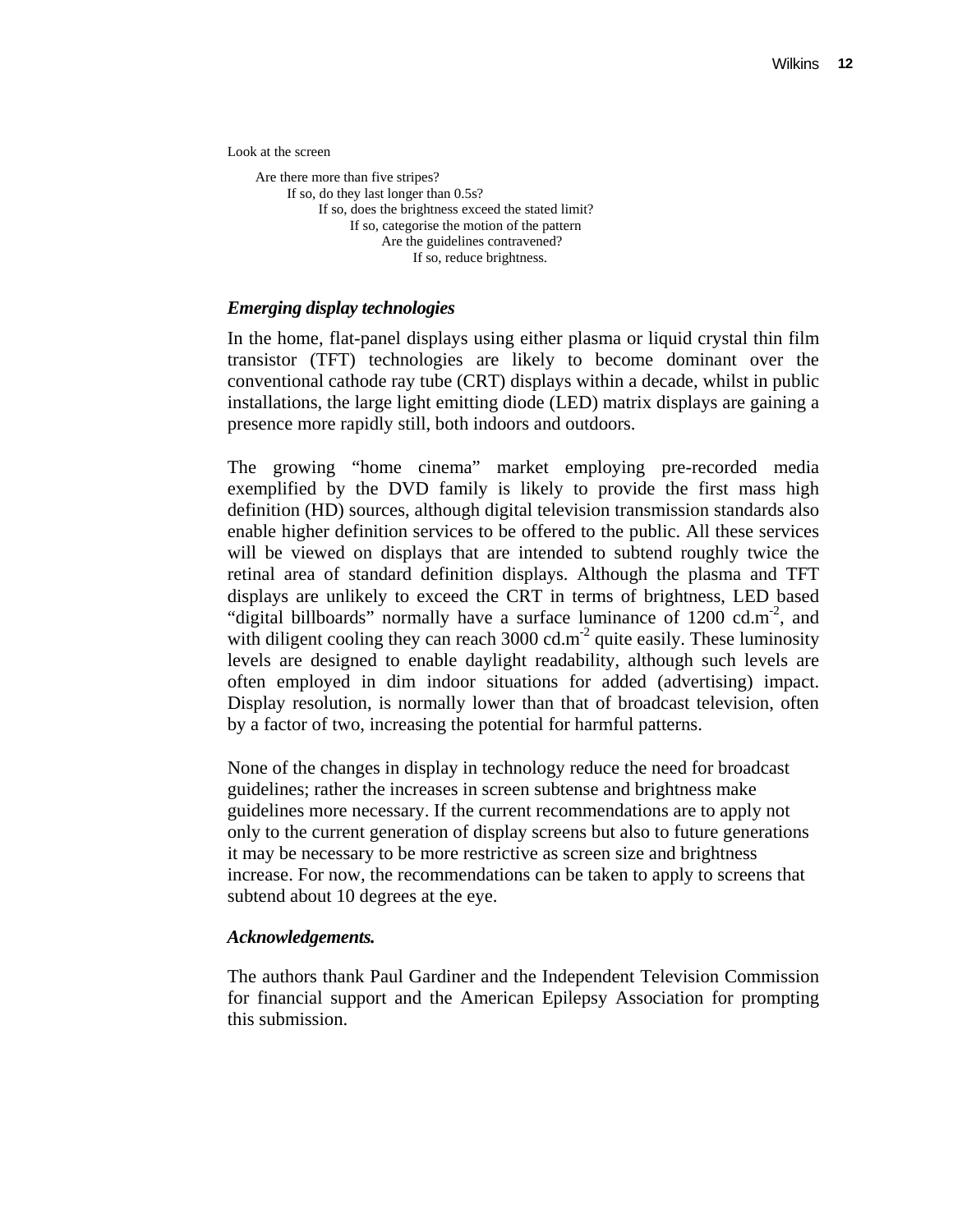## *References*

- 1. Harding GFA, Jeavons PM. Photosensitive epilepsy. London: Mac Keith Press; 1994.
- 2. Wilkins AJ. Visual Stress. Oxford: Oxford University Press.; 1995.
- 3. Harding GFA. TV can be bad for your health. Nature Medicine 1998;4:265-7.
- 4. Shirakawa S, Funatsuka M, Osawa M, Fujita M, Oguni H. A study of the effect of color photostimulation from a cathode-ray tube (CRT) display on photosensitive patients: the effect of alternating red-cyan flicker stimulation. Epilepsia 2001;42(7):922-9.
- 5. Takahashi Y, Fujiwara T. Effectiveness of broadcasting guidelines for photosensitive seizures prevention. Neurology 2004;62(6):990-3.
- 6. Binnie CD, Emmett J, Gardiner P, Harding GFA, Harrison D, Wilkins AJ. Characterising the flashing television images that precipitate seizures. SMPTE Journal 2002;July/August:323-9.
- 7. Campbell FW, Robson JG. Application of Fourier analysis for the visibility of gratings. Journal of Physiology (London) 1968;197:551-66.
- 8. Methodology for the subjective assessment of the quality of television pictures. In: Recommendation ITU-R BT500-11; 2002.
- 9. Wilkins AJ, Binnie CD, Darby CE. Visually-induced seizures. Progress in Neurobiology 1980;15:86-117.
- 10. Wilkins AJ, Baker A, Amin D, et al. Treatment of photosensitive epilepsy using coloured filters. Seizure 1999;8:444-9.
- 11. Harding GFA, Takahashi T. Regulations: What next? Epilepsia 2004;45((Suppl 1)):46-8.
- 12. Nomura M. A comfortable brain interface to video displays. Neural Netw 1999;12:347-54.
- 13. Wilkins AJ, Darby CE, Binnie CD. Neurophysiological aspects of pattern-sensitive epilepsy. Brain 1979;102:1-25.
- 14. Drasdo N. The neural representation of visual space. Nature (London) 1977;266:554-6.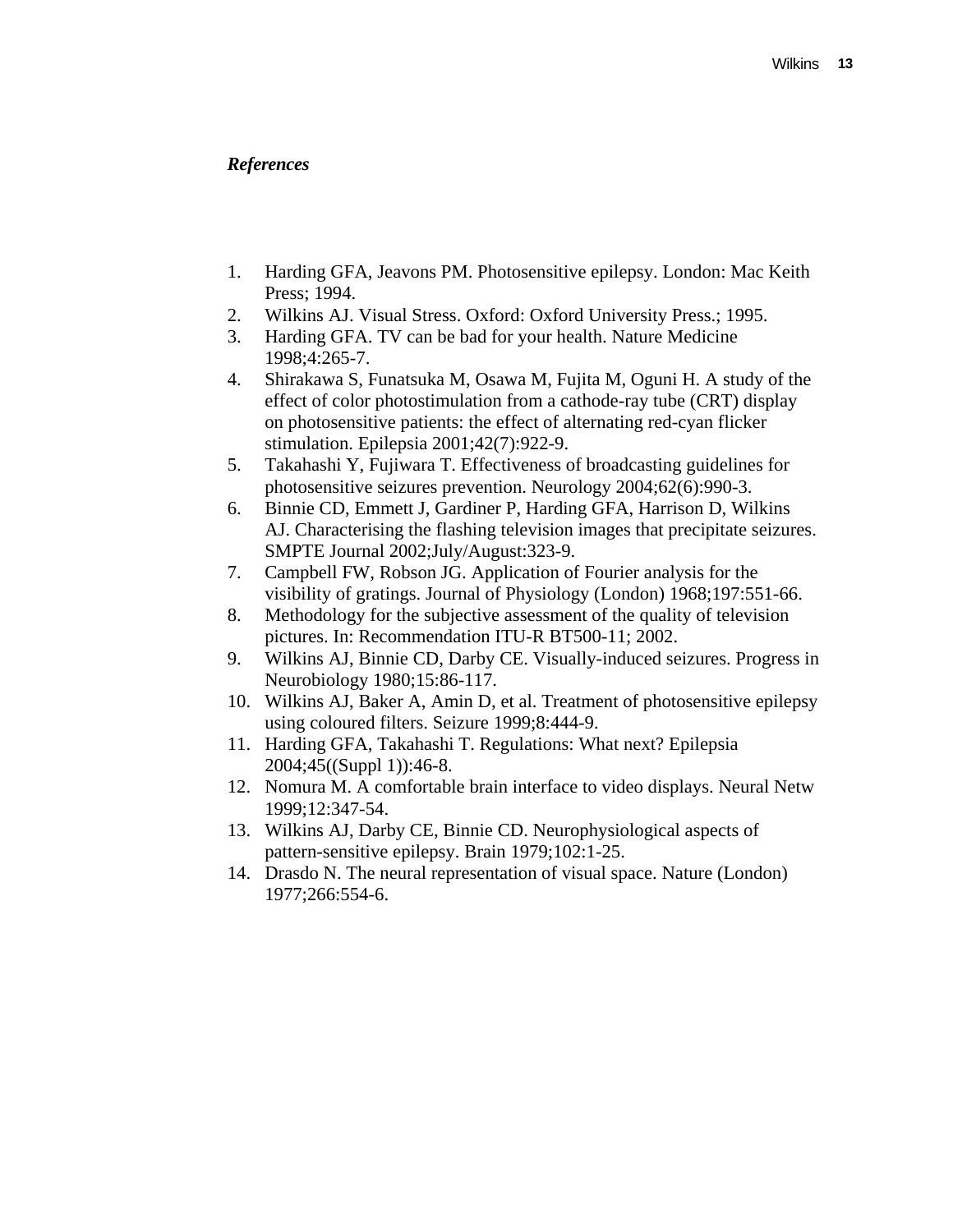# *Tables and Figures*

*Table 1. The proportion of patients affected by stimuli (flashes or patterns) of different size, assuming all are affected by stimuli that occupy the entire screen of a 20-inch television. Data are shown for central and eccentric gaze.* 

| Area of<br>screen<br>with<br>stimulus | Central<br>gaze | Eccentric<br>Upper/<br>lower<br>margin | Eccentric<br>Lateral<br>margin | Weighted<br>average |
|---------------------------------------|-----------------|----------------------------------------|--------------------------------|---------------------|
| Full                                  | 1.00            |                                        |                                | 1.00                |
| Half                                  | .63             | .50                                    | .80                            | .64                 |
| <b>Ouarter</b>                        | .32             | .31                                    | .50                            | .36                 |
| Eighth                                | .09             | .16                                    | .25                            | .15                 |
| Tenth                                 | .03             | .12                                    | .19                            | .09                 |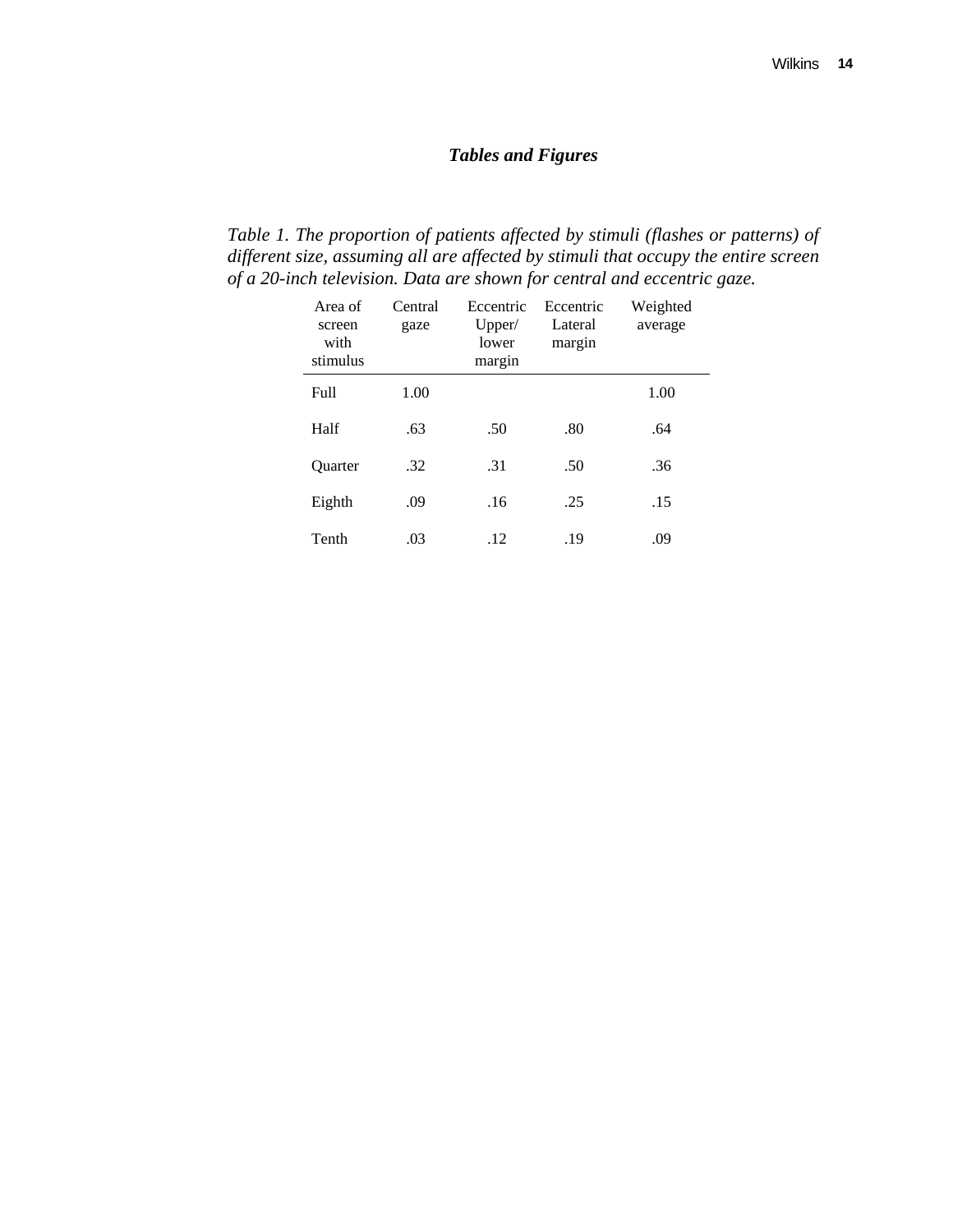#### *Figure legend*

Figure 1: *Panel 1*. The proportion of patients with pattern-sensitive epilepsy at risk from a large pattern of bright high-contrast stripes, shown as a function of the spatial frequency of the pattern expressed in cycles per degree subtended at the eye. The stripes had square-wave luminance profile. The data are from reference (13) p. 4). The function has the following equation for  $0 < y < 1$ ,  $y = 0.382(\log(x))^{3}$ - $2.020(\log(x))^{2} + 1.285\log(x) + 0.839$ . *Panel* 2. The proportion of a sample of 19 patients affected by a pattern of stripes, shown as a function of the area of visual cortex to which the pattern projected, estimated from the formula proposed by Drasdo (14). Data are from references (13) and (9), summarised in reference (2); Figures 2.11 and 2.18). Note that no patient is affected when less than 8% of the cortex is stimulated. The equation of the line for  $0 < y < 1$  is  $y = 0.021x - 0.184$ . *Panel 3*. The proportion of patients with pattern-sensitive epilepsy at risk from a pattern of bright high-contrast stripes, shown as a function of the overall size of the pattern, expressed in terms of the proportion of the screen that it occupies. Solid lines is for a 20-inch television with a 4/3 aspect ratio at the preferred viewing distance of 7 times picture height. The dotted line is for a screen with an aspect ratio of 16/9 viewed from 4 times picture height. Curves for other screens at preferred viewing distance lie between the two black curves. The curves are represented by the expression,  $y = -0.708x^2 + 1.792x - 0.083$ , for 0<y<1, shown by the white curve. *Panel 4*. The proportion of patients with pattern-sensitive epilepsy at risk from a pattern of bright high-contrast stripes, shown as a function of the number of bright-dark pairs of stripes constituting the pattern. The curves show the effects of three different sizes of pattern expressed as a percentage of the screen that the pattern occupies, see labels. The data are for a screen with 20-inch diagonal measurement. *Panel 5*. The proportion of a sample of 9 patients affected by a pattern of high-contrast stripes shown as a function of the luminance of the pattern. The data are from reference (9): Figure 2.12. The proportion of patients at risk from a large high-contrast pattern with the most epileptogenic spatial frequency is shown as a function of the space-averaged luminance of the pattern. The equation of the function for  $0 < y < 1$  is  $y=0.336\ln(x) -0.745$ . *Panel 6*. The proportion of patients with pattern-sensitive epilepsy at risk from a large pattern of bright stripes, shown as a function of the Michelson contrast of the pattern. The data are from reference (13); p.106, Figure 2.1. *Panel 7*. The proportion of patients with pattern-sensitive epilepsy at risk from a large pattern of stripes with luminance as shown on abscissa and ordinate. The size of the points is directly proportional to the proportion of patients at risk, and the isolated white point in the lower right hand side of the graph shows a proportion of 1.0 for comparison. *Panel 8*. The proportion of patients with pattern-sensitive epilepsy at risk from a large pattern of bright high-contrast stripes, shown as a function of the luminance of the brighter bar. The curves show the effects of various differences in luminance between the light and dark stripes (shown beside each curve and expressed in  $cd.m^{-2}$ ).